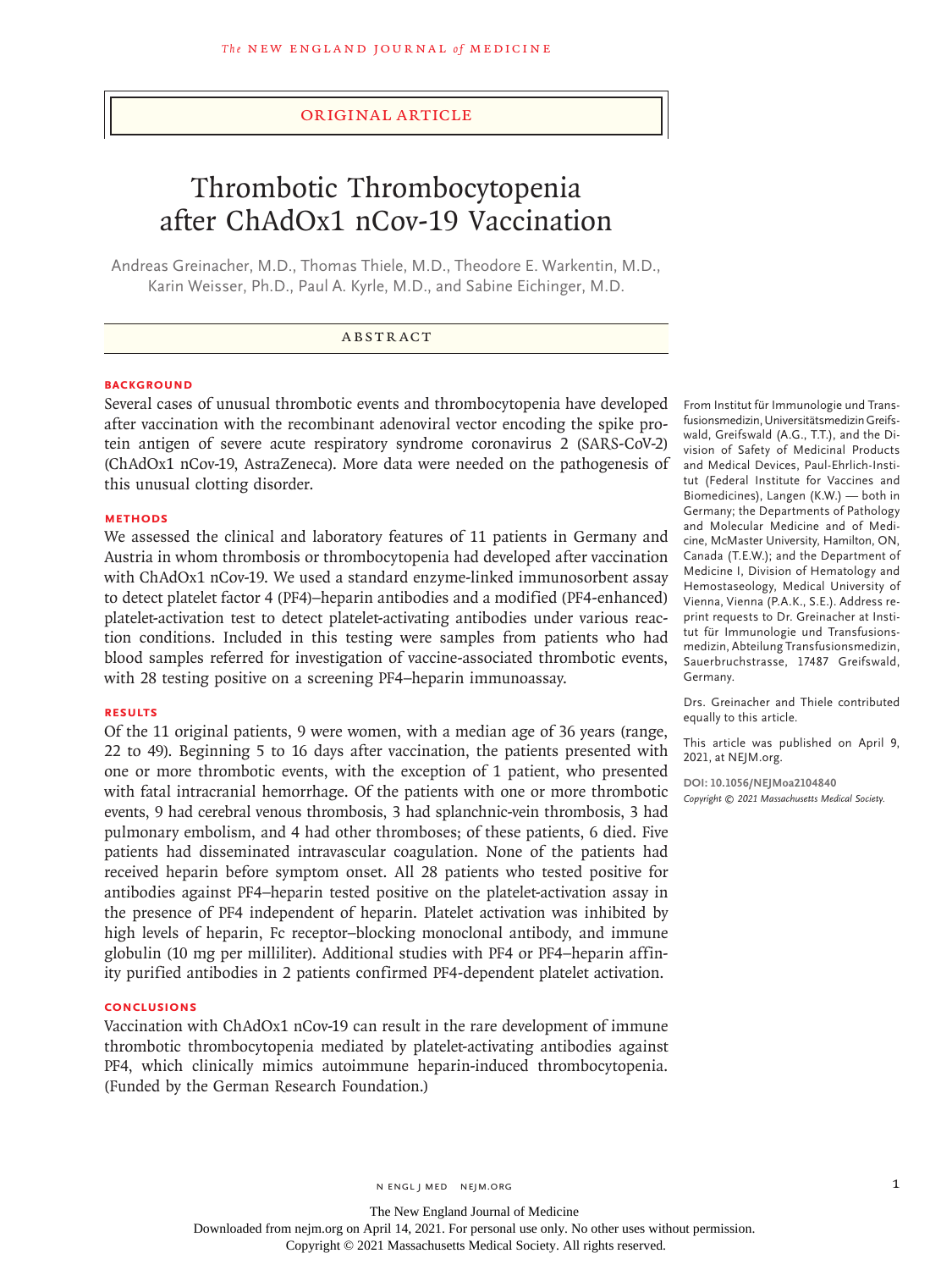VACCINES AGAINST SEVERE ACUTE RESPI-<br>
ratory syndrome coronavirus 2 (SARS-<br>
CoV-2) are the most important counter-<br>
measure to fight the coronavirus 2019 (Covid-19) ratory syndrome coronavirus 2 (SARS-CoV-2) are the most important countermeasure to fight the coronavirus 2019 (Covid-19) pandemic. From December 2020 through March 2021, the European Medicines Agency approved four vaccines on the basis of randomized, blinded, controlled trials: two messenger RNA–based vaccines — BNT162b2 (Pfizer–BioNTech) and mRNA-1273 (Moderna) — that encode the spike protein antigen of SARS-CoV-2, encapsulated in lipid nanoparticles; ChAdOx1 nCov-19 (Astra-Zeneca), a recombinant chimpanzee adenoviral vector encoding the spike glycoprotein of SARS-CoV-2; and Ad26.COV2.S (Johnson & Johnson/ Janssen), a recombinant adenovirus type 26 vector encoding SARS-CoV-2 spike glycoprotein.

As of April 7, 2021, more than 82 million vaccine doses had been administered in the European Union; in Germany, approximately one quarter of vaccine recipients had received the ChAdOx1 nCov-19 vaccine.<sup>1</sup> Beginning in late February 2021, several cases of unusual thrombotic events in combination with thrombocytopenia were observed in patients after vaccination with ChAdOx1 nCov-19.

#### Index Case

A previously healthy 49-year-old health care worker received her first dose of ChAdOx1 nCov-19 in mid-February 2021 (day 0). Over the next few days, she reported having minor symptoms (fatigue, myalgia, and headache). Beginning on day 5, she reported having chills, fever, nausea, and epigastric discomfort; she was admitted to a local hospital on day 10.

Laboratory results are shown in Table 1. The platelet count was 18,000 per cubic millimeter, and the p-dimer level was 35 mg per liter (reference value, <0.5). The results of other blood tests were normal except for  $\gamma$ -glutamyltransferase and C-reactive protein levels, which were elevated. SARS-CoV-2 reverse-transcriptase–polymerasechain-reaction assay of a nasopharyngeal swab was negative.

Computed tomography (CT) showed portalvein thrombosis and peripheral pulmonary emboli. The patient received a platelet concentrate and was transferred to a tertiary hospital. On arrival, she had epigastric discomfort and nausea but was otherwise in good condition (blood pressure, 125/88 mm Hg; heart rate, 65 beats per minute; temperature, 36.5°C). The physical examination was unremarkable except for moderate epigastric pain on palpation. She received intravenous antibiotics, analgesia, and one 4000 unit dose of low-molecular-weight heparin (enoxaparin), given subcutaneously.

The following day, the platelet count and fibrinogen level remained low, and the p-dimer and aminotransferase levels increased. The abdominal pain worsened, and repeat CT imaging showed progression of portal-vein thrombosis to include the splenic and upper mesenteric veins; in addition, small thrombi were visualized in the infrarenal aorta and both iliac arteries. Lowdose intravenous unfractionated heparin (500 IU per hour) was initiated but was stopped shortly thereafter because of a sudden onset of tachycardia and concern for gastrointestinal bleeding. The lactate level was 3.7 mmol per liter, and the patient was transferred to the intensive care unit. Repeat CT imaging revealed diffuse gastrointestinal bleeding with reduced perfusion of the intestinal wall and pancreas by splanchnic-vein thrombosis, along with ascites. She received redcell and platelet transfusions, prothrombin complex concentrates, and recombinant factor VIIa but died on day 11. In addition to the diagnosed medical findings, autopsy revealed cerebral venous thrombosis.

## Case Series

By March 15, 2021, an additional 10 patients for whom clinical data were available were found to have one or more thrombotic complications beginning 5 to 16 days after vaccination with ChAdOx1 nCov-19. Characteristics of all 11 patients (including the index case) are presented in Table 2. Thrombotic events included cerebral venous thrombosis (in 9 patients), splanchnicvein thrombosis (in 3 patients), pulmonary embolism (in 3 patients), and other types of thrombi (in 4 patients); 5 of 10 patients had more than one thrombotic event. Included in this analysis is one patient (Patient 11) who presented with fatal cerebral hemorrhage. The results of brain neuropathological analysis were pending at the time of this report, and cerebral venous thrombosis had not been ruled out; postmortem serum was available for testing for platelet-activating antibodies.

2 N ENGL J MED NEJM.ORG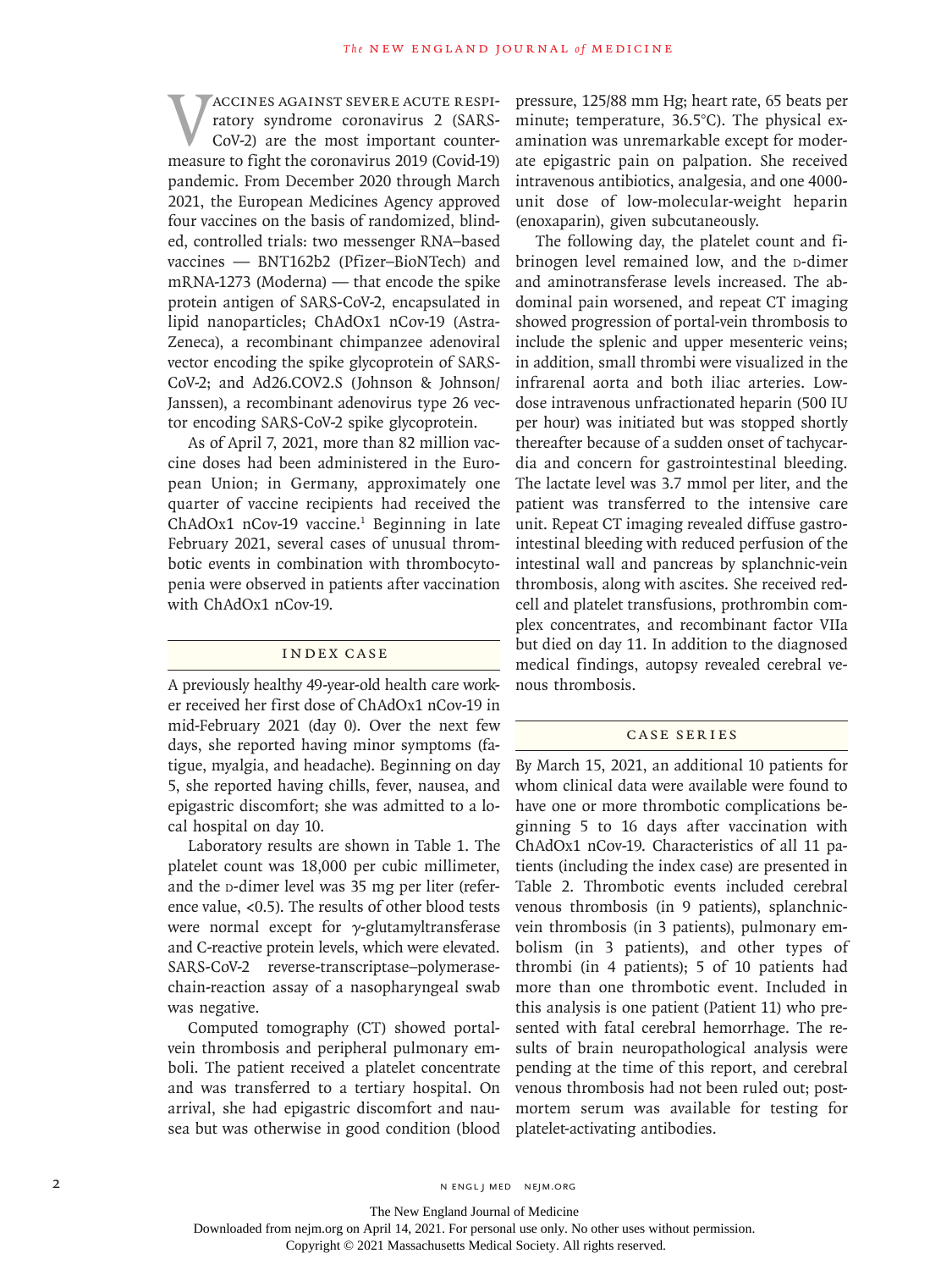| Table 1. Laboratory Characteristics of the Index Patient.* |                 |           |           |           |           |
|------------------------------------------------------------|-----------------|-----------|-----------|-----------|-----------|
| Laboratory Analysis                                        | Reference Value |           | Day 10    |           | Day 11    |
|                                                            |                 | 8:00a.m.  | 8:00 p.m. | 8:00a.m.  | 8:00 p.m. |
| Hemoglobin (g/dl)                                          | $12.0 - 16.0$   | 12.3      | 11.3      | 10.9      | 9.1       |
| Platelet count (per mm <sup>3</sup> )                      | 150,000-350,000 | 18,000    | 37,000    | 25,000    | 13,000    |
| Leukocytes (per $mm3$ )                                    | 4000-10,000     | 6,600     | 7,100     | 10,900    | 15,500    |
| Activated partial thrombo-<br>plastin time (sec)           | $<$ 35          | 34        | 41.6      | 37.9      | 32.3      |
| International normalized<br>ratio                          | $0.9 - 1.1$     | 1.4       | 1.3       | 1.2       | 1.3       |
| Thrombin time (sec)                                        | <21             | <b>NA</b> | 25.7      | <b>NA</b> | 23.7      |
| Fibrinogen (mg/dl)                                         | $200 - 400$     | <b>NA</b> | 101       | 126       | 78        |
| D-dimer (mg/liter)                                         | < 0.5           | 35        | 142       | <b>NA</b> | <b>NA</b> |
| Aspartate aminotransferase<br>(U/liter)                    | $<$ 35          | 33        | 88        | 160       | 98        |
| Alanine aminotransferase<br>(U/liter)                      | < 35            | 46        | 94        | 167       | 155       |
| $\gamma$ -Glutamyltransferase<br>(U/liter)                 | <40             | 141       | 110       | 103       | 78        |
| Lactate dehydrogenase<br>(U/liter)                         | < 250           | <b>NA</b> | 337       | <b>NA</b> | 344       |
| C-reactive protein (mg/dl)                                 | < 0.5           | 8.8       | 7.6       | 8.7       | 6.8       |
| Lactate (mmol/liter)                                       | <1.6            | 0.9       | <b>NA</b> | 1.7       | 3.6       |

\* NA denotes not assessed.

Among these patients, the median age was 36 years (range, 22 to 49); 9 of 11 were women. All the patients presented with concomitant thrombocytopenia (median nadir of platelet count, approximately 20,000 per cubic millimeter; range, 9000 to 107,000). One patient had preexisting von Willebrand disease, anticardiolipin antibodies, and factor V Leiden. None of the patients had received heparin before the onset of symptoms or the diagnosis of thrombosis. Given the striking clinical resemblance of this disorder to autoimmune heparin-induced thrombocytopenia (a prothrombotic thrombocytopenic disorder that can be triggered by heparin and certain other anions and that features heparin-independent platelet-activating properties), serum obtained from 4 of the 11 patients was referred for immediate investigation of platelet-activating antibodies directed against platelet factor 4 (PF4)– heparin. After characterizing the antibodies in serum obtained from Patients 1 through 4, we subsequently obtained serum from 5 of the 7 remaining patients. In addition, our reference laboratory received further serum samples from patients who were suspected of having prothrombotic thrombocytopenia related to ChAdOx1 nCov-19 vaccination. (No detailed clinical information regarding these patients was available at the time of this report.)

#### Methods

We purified platelets from whole blood (obtained from healthy volunteers) that had undergone anticoagulation with adenine citrate dextrose solution A. None of the volunteers had been taking antiplatelet drugs or had been vaccinated in the previous 10 days. We prepared platelets using methods that have been described previously.2,3 In a subgroup of experiments, platelets were preincubated in buffer with ChAdOx1 nCov-19 (1:2000 dilution) and washed before use. Washed platelets (75 microliters) were incubated with either buffer, a low-molecular-weight heparin (reviparin [Abbott]), or PF4 (Chromatec) in either the presence or absence of the FcγIIa receptor–blocking antibody IV.3. In some experiments, unfractionated heparin (100 IU per

The New England Journal of Medicine

Downloaded from nejm.org on April 14, 2021. For personal use only. No other uses without permission.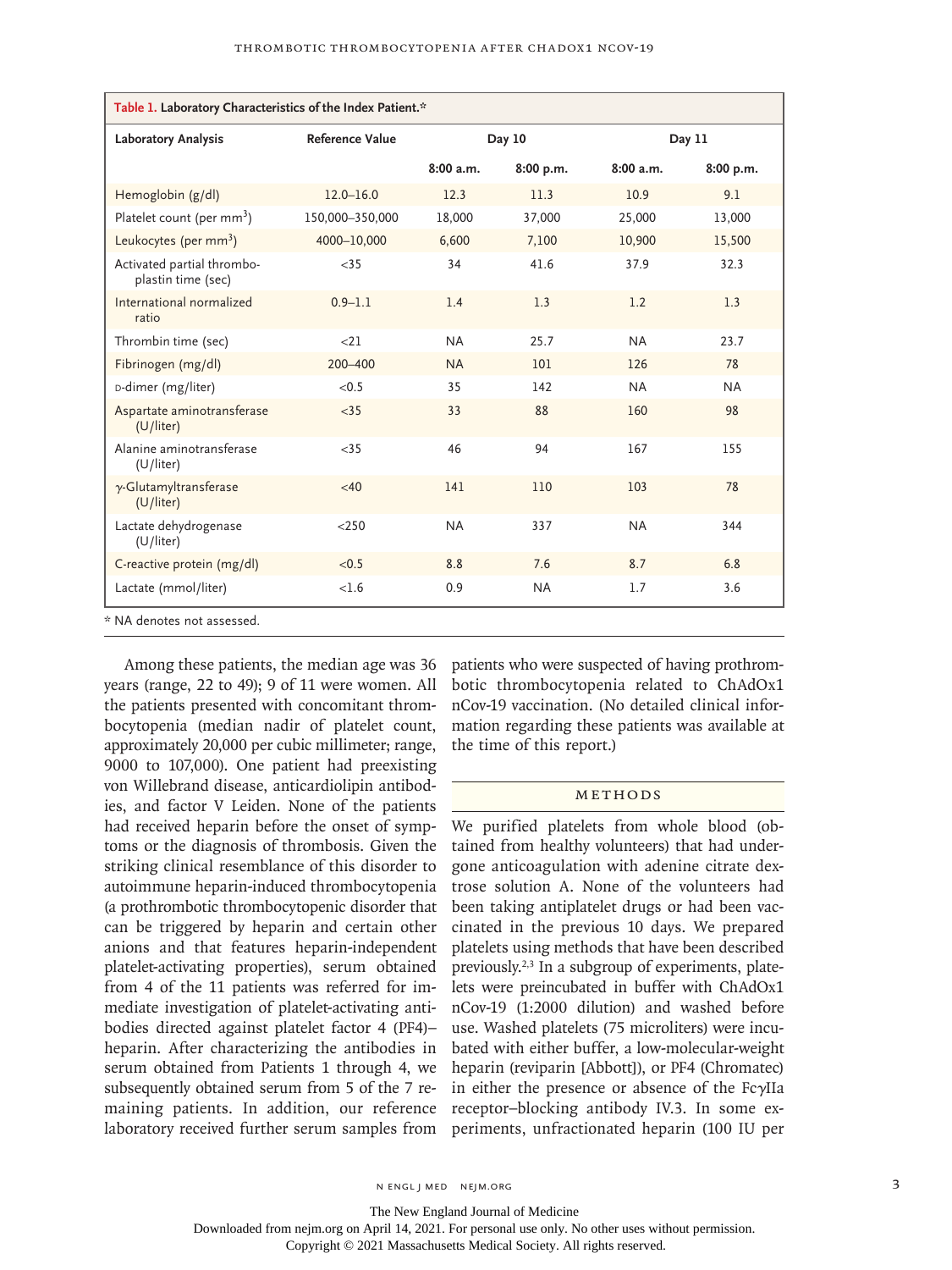| Table 2. Clinical and Laboratory Summary of 11 Pati                                                                                                                                                                                                                                                                                                                                                                                                                                                                                                                                                                                                                                                                                                                                                                                                                                                                                                                                                                                                                                                                                                                                                                                                                                                                                                                                                                                                                                   |                 |                | ents with Available Clinical Information.* |                |                                                        |                |                |                                                                                                                                                                                                                                                                 |                              |                              |                               |
|---------------------------------------------------------------------------------------------------------------------------------------------------------------------------------------------------------------------------------------------------------------------------------------------------------------------------------------------------------------------------------------------------------------------------------------------------------------------------------------------------------------------------------------------------------------------------------------------------------------------------------------------------------------------------------------------------------------------------------------------------------------------------------------------------------------------------------------------------------------------------------------------------------------------------------------------------------------------------------------------------------------------------------------------------------------------------------------------------------------------------------------------------------------------------------------------------------------------------------------------------------------------------------------------------------------------------------------------------------------------------------------------------------------------------------------------------------------------------------------|-----------------|----------------|--------------------------------------------|----------------|--------------------------------------------------------|----------------|----------------|-----------------------------------------------------------------------------------------------------------------------------------------------------------------------------------------------------------------------------------------------------------------|------------------------------|------------------------------|-------------------------------|
| Variable                                                                                                                                                                                                                                                                                                                                                                                                                                                                                                                                                                                                                                                                                                                                                                                                                                                                                                                                                                                                                                                                                                                                                                                                                                                                                                                                                                                                                                                                              |                 |                |                                            |                |                                                        | Patient Number |                |                                                                                                                                                                                                                                                                 |                              |                              |                               |
|                                                                                                                                                                                                                                                                                                                                                                                                                                                                                                                                                                                                                                                                                                                                                                                                                                                                                                                                                                                                                                                                                                                                                                                                                                                                                                                                                                                                                                                                                       |                 | $\sim$         | 3                                          | 4              | 5                                                      | 9              | $\overline{ }$ | ${}^{\infty}$                                                                                                                                                                                                                                                   | G                            | $\overline{a}$               | $\Xi$                         |
| Platelet nadir (per mm <sup>3</sup> )                                                                                                                                                                                                                                                                                                                                                                                                                                                                                                                                                                                                                                                                                                                                                                                                                                                                                                                                                                                                                                                                                                                                                                                                                                                                                                                                                                                                                                                 | 13,000          | 107,000        | 60,000                                     | 9,000          | 23,000                                                 | 75,000         | 29,000         | 16,000                                                                                                                                                                                                                                                          | 13,000                       | 8,000                        | <b>NA</b> because<br>of death |
| 5                                                                                                                                                                                                                                                                                                                                                                                                                                                                                                                                                                                                                                                                                                                                                                                                                                                                                                                                                                                                                                                                                                                                                                                                                                                                                                                                                                                                                                                                                     | Yes             | $\frac{1}{2}$  | Yes                                        | Yes            | Yes                                                    | Yes            | Yes            | Yes                                                                                                                                                                                                                                                             | Yes                          | Yes                          | Pending <sup>+</sup>          |
| Splanchnic-vein throm-<br><b>bosist</b>                                                                                                                                                                                                                                                                                                                                                                                                                                                                                                                                                                                                                                                                                                                                                                                                                                                                                                                                                                                                                                                                                                                                                                                                                                                                                                                                                                                                                                               | Yes             | $\frac{1}{2}$  | $\frac{1}{2}$                              | $\frac{1}{2}$  | Yes                                                    | $\frac{1}{2}$  | $\frac{1}{2}$  | $\frac{1}{2}$                                                                                                                                                                                                                                                   | $\frac{1}{2}$                | Yes                          | $\frac{1}{2}$                 |
| Pulmonary embolism                                                                                                                                                                                                                                                                                                                                                                                                                                                                                                                                                                                                                                                                                                                                                                                                                                                                                                                                                                                                                                                                                                                                                                                                                                                                                                                                                                                                                                                                    | Yes             | Yes            | $\frac{1}{2}$                              | $\frac{1}{2}$  | Yes                                                    | $\frac{1}{2}$  | $\frac{1}{2}$  | $\frac{1}{2}$                                                                                                                                                                                                                                                   | $\frac{1}{2}$                | $\stackrel{\circ}{\simeq}$   | $\frac{1}{2}$                 |
| Other thrombosis                                                                                                                                                                                                                                                                                                                                                                                                                                                                                                                                                                                                                                                                                                                                                                                                                                                                                                                                                                                                                                                                                                                                                                                                                                                                                                                                                                                                                                                                      | Aortoiliac      | $\frac{1}{2}$  | $\frac{1}{2}$                              | $\frac{1}{2}$  | ventricular,<br>iliofemora<br>Right intra<br>vein, IVC | $\frac{1}{2}$  | $\frac{1}{2}$  | microvascular<br>(brain, lungs,<br>kidneys) §<br>Widespread                                                                                                                                                                                                     | thrombi<br>Multiple<br>uegio | $\frac{1}{2}$                | Cerebral hem-<br>orrhage i    |
| of days after vacci-<br>Symptom onset (no.<br>nation)                                                                                                                                                                                                                                                                                                                                                                                                                                                                                                                                                                                                                                                                                                                                                                                                                                                                                                                                                                                                                                                                                                                                                                                                                                                                                                                                                                                                                                 | 5               | $\circ$        | G                                          | $\overline{ }$ | $\overline{13}$                                        | $\overline{ }$ | $\infty$       | $\infty$                                                                                                                                                                                                                                                        | $\overline{a}$               | $\Box$                       | 12 <sub>1</sub>               |
| INR peak                                                                                                                                                                                                                                                                                                                                                                                                                                                                                                                                                                                                                                                                                                                                                                                                                                                                                                                                                                                                                                                                                                                                                                                                                                                                                                                                                                                                                                                                              | 1.40            | 1.12           | $\stackrel{\triangle}{\geq}$               | 1.66           | 1.25                                                   | 1.05           | 1.34           | $\frac{4}{2}$                                                                                                                                                                                                                                                   | 1.70                         | $\stackrel{\triangle}{\geq}$ | $\lessgtr$                    |
| PTT peak (sec)                                                                                                                                                                                                                                                                                                                                                                                                                                                                                                                                                                                                                                                                                                                                                                                                                                                                                                                                                                                                                                                                                                                                                                                                                                                                                                                                                                                                                                                                        | 41.6            | 29.0           | $\stackrel{\triangle}{\geq}$               | 46.6           | 64.8                                                   | 23.0           | 45.0           | $\lessgtr$                                                                                                                                                                                                                                                      | 46.1                         | $\lessgtr$                   | $\stackrel{\triangle}{\geq}$  |
| <b>D-dimer</b> peak (mg/liter)                                                                                                                                                                                                                                                                                                                                                                                                                                                                                                                                                                                                                                                                                                                                                                                                                                                                                                                                                                                                                                                                                                                                                                                                                                                                                                                                                                                                                                                        | 142.0           | $1.8$          | 13.0                                       | $\frac{4}{2}$  | $\stackrel{\triangle}{\geq}$                           | 2.6            | >33.0          | $\lessgtr$                                                                                                                                                                                                                                                      | 21.0                         | >35.0                        | $\lessgtr$                    |
| Fibrinogen nadir (mg/dl)                                                                                                                                                                                                                                                                                                                                                                                                                                                                                                                                                                                                                                                                                                                                                                                                                                                                                                                                                                                                                                                                                                                                                                                                                                                                                                                                                                                                                                                              | $\overline{78}$ | 568            | $\frac{4}{2}$                              | ₹              | 173                                                    | $\frac{4}{2}$  | 210            | $\frac{4}{2}$                                                                                                                                                                                                                                                   | $\overline{6}$               | 80                           | $\frac{4}{2}$                 |
| PF4-heparin ELISA (opti-<br>cal density)                                                                                                                                                                                                                                                                                                                                                                                                                                                                                                                                                                                                                                                                                                                                                                                                                                                                                                                                                                                                                                                                                                                                                                                                                                                                                                                                                                                                                                              | 3.16            | 3.08           | 3.50                                       | 3.40           | 1.20                                                   | $\frac{4}{2}$  | $\frac{4}{2}$  | 2.02                                                                                                                                                                                                                                                            | 3.51                         | 2.35                         | 2.16                          |
| PF4-dependent platelet-<br>activation assay                                                                                                                                                                                                                                                                                                                                                                                                                                                                                                                                                                                                                                                                                                                                                                                                                                                                                                                                                                                                                                                                                                                                                                                                                                                                                                                                                                                                                                           | Pos             | Pos            | Pos                                        | Pos            | Pos                                                    | ₹              | $\frac{4}{2}$  | Pos                                                                                                                                                                                                                                                             | Pos                          | Pos                          | Pos                           |
| Heparin treatment                                                                                                                                                                                                                                                                                                                                                                                                                                                                                                                                                                                                                                                                                                                                                                                                                                                                                                                                                                                                                                                                                                                                                                                                                                                                                                                                                                                                                                                                     | Yes             | LMWH**         | Unknown                                    | Yes            | Yes                                                    | Unknown        | Yes            | $\frac{1}{2}$                                                                                                                                                                                                                                                   | $\frac{1}{2}$                | $\frac{1}{2}$                | $\frac{1}{2}$                 |
| Other medical condition                                                                                                                                                                                                                                                                                                                                                                                                                                                                                                                                                                                                                                                                                                                                                                                                                                                                                                                                                                                                                                                                                                                                                                                                                                                                                                                                                                                                                                                               | $\frac{1}{2}$   | $\frac{1}{2}$  | $\frac{1}{2}$                              | CND            | VWD-I; FVL<br>ACL-Abs                                  | $\frac{1}{2}$  | $\frac{1}{2}$  | $\frac{1}{2}$                                                                                                                                                                                                                                                   | $\frac{1}{2}$                | $\frac{1}{2}$                | Unknown                       |
| Outcome                                                                                                                                                                                                                                                                                                                                                                                                                                                                                                                                                                                                                                                                                                                                                                                                                                                                                                                                                                                                                                                                                                                                                                                                                                                                                                                                                                                                                                                                               | Fatal           | g<br>Recoverin | Unknown                                    | Fatal          | Recovering                                             | Recovering     | Recovering     | Fatal                                                                                                                                                                                                                                                           | Fatal                        | Fatal                        | Fatal                         |
| cytopenia, thrombosis, or fatal bleeding and for whom clinical information was available. One of the 11 patients was taking an oral contraceptive; two other patients had a hormonal<br>Treatment with low-molecular-weight heparin was associated with clinical improvement and rising platelet counts (107,000 to 132,000 over a period of 3 days). The patient was then<br>intrauterine device. ACL-Abs denotes anticardiolipin antibodies, CND chronic neurologic disorder, CVT cerebral venous (sinus) thrombosis (indicating the presence of cerebral-vein<br>thrombosis, sinus thrombosis, or both), ELISA enzyme-linked immunosorbent assay, FVL factor V Leiden, INR international normalized ratio, IUD intrauterine device, IVC inferior<br>vena cava, LMWH low-molecular-weight heparin, NA not available, PF4 platelet factor 4, Pos positive, PTT partial thromboplastin time, and VWD-I type 1 von Willebrand disease.<br>switched to a direct oral anticoagulant when the ELISA showed positive results for antibodies against PF4-heparin, with further clinical and platelet-count recovery.<br>Splanchnic-vein thrombosis indicates thrombosis of the portal, mesenteric, splenic, or hepatic veins.<br>Data are listed for the first four patients (includin<br>This is the day that the body of the deceased was<br>The sample that had an initial negative result on<br>Brain neuropathological results were pending at<br>These were postmortem findings.<br>∗ |                 | found.         |                                            |                | time of this report; CVT had not been ruled out.       |                |                | g the index patient) who were assessed and who had detailed laboratory results and for another seven patients who had thrombo-<br>the PF4-enhanced platelet-activation assay was subsequently shown to test positive when tested against other platelet donors. |                              |                              |                               |

4 N ENGL J MED NEJM.ORG

The New England Journal of Medicine Downloaded from nejm.org on April 14, 2021. For personal use only. No other uses without permission.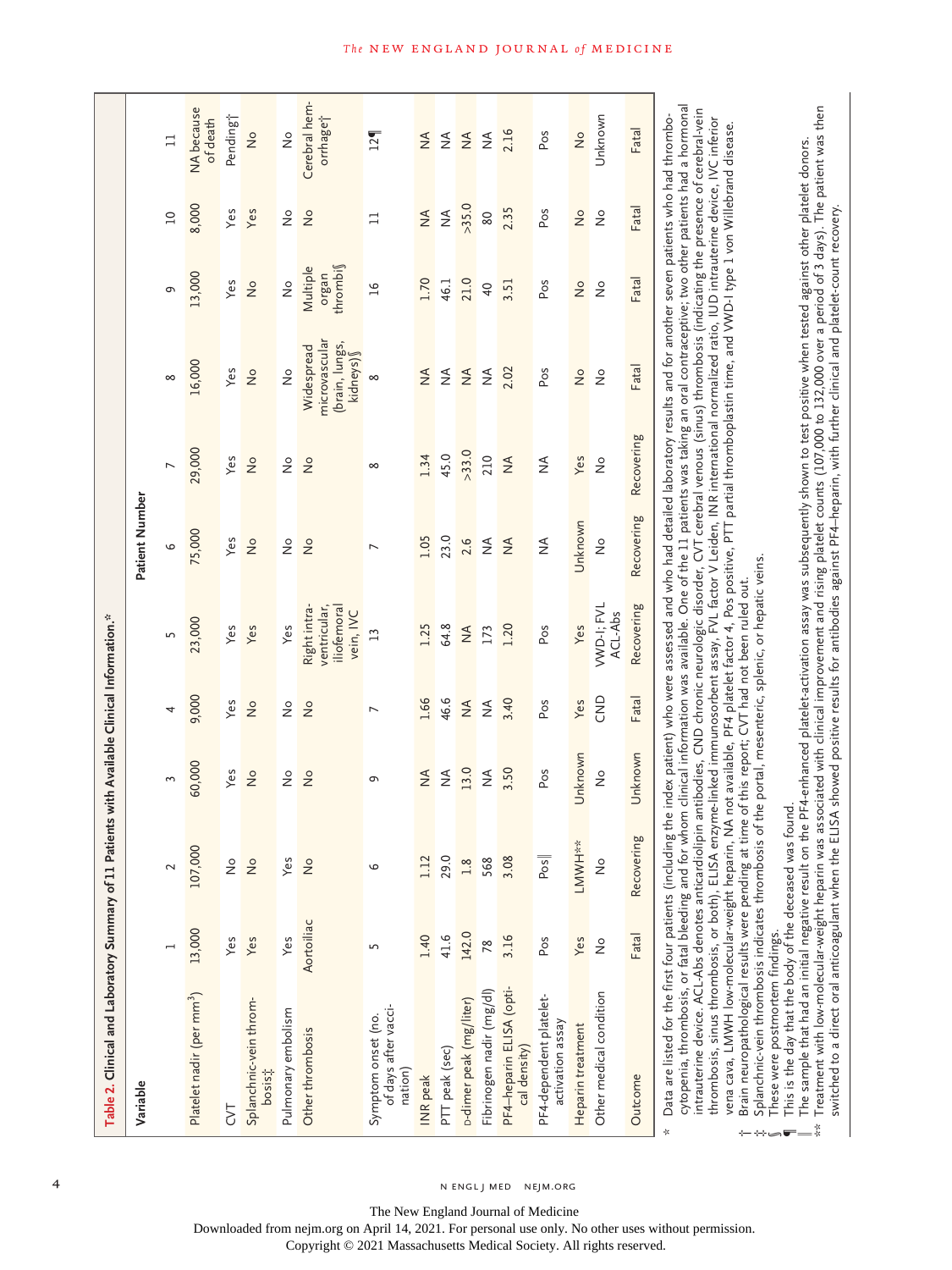milliliter) was added to inhibit PF4-dependent reactions, or ChAdOx1 nCov-19 (1:50 dilution) was added per well. Serum was coincubated with PF4 and platelets in the presence of immune globulin (Privigen IVIG [CSL Behring]) at a concentration of 10 mg per milliliter. After establishing assay conditions using serum from the initial four patients, we investigated another 24 serum samples that tested positive on immunoassay to validate our findings. We refer to this modified platelet-activation test as the PF4-enhanced platelet-activation test.

To measure direct antibody binding, we used two immunoassays, a PF4–heparin enzymelinked immunosorbent assay (ELISA) and a PF4 ELISA, with antibody binding measured by a secondary antihuman IgG, as described previously.4 In addition, antibodies from two serum samples were affinity purified by immobilized PF4–heparin and immobilized PF4, and the purified antibodies were tested in the assays. (Details about this method are provided in the Supplementary Appendix, available with the full text of this article at NEJM.org.)

We defined reactivity on ELISA according to the optical-density units as strong  $(\geq 2.00)$ , intermediate (1.00 to 1.99), or weak (0.50 to 0.99). On the PF4-enhanced platelet-activation test, reactivity was graded according to the time that had elapsed until platelet aggregation,<sup>5</sup> with shorter reaction times indicating stronger platelet activation (strong activation, 1 to 5 minutes; intermediate activation, >5 to 15 minutes; and weak activation, >15 to 30 minutes).

# **RESULTS**

All 11 patients in the initial analysis had moderate-to-severe thrombocytopenia and unusual thrombosis, particularly cerebral venous thrombosis and splanchnic-vein thrombosis (Table 2). We also found evidence of disseminated intravascular coagulation in 5 of the patients on the basis of the combination of greatly elevated p-dimer levels (>10.0 mg per liter) and one or more abnormalities in the international normalized ratio, partial thromboplastin time, or fibrinogen level. (Of the 6 patients with available fibrinogen levels, 4 had hypofibrinogenemia.)

Although evaluating the outcomes of different management strategies was not the goal of our study, we noted with interest the clinical

course of Patient 2, who presented with pulmonary embolism and mild thrombocytopenia (platelet count, 107,000 per cubic millimeter), without disseminated intravascular coagulation. This patient received therapeutic-dose low-molecularweight heparin for 3 days, with clinical improvement and an increase in the platelet count to 132,000; at that time, a positive result on PF4– heparin ELISA was obtained, and the patient was switched to oral apixaban, with continued clinical and laboratory recovery.

Table 2 also shows results of the PF4–heparin ELISA, including for the first 4 patients in whom detailed laboratory studies were performed. Serum obtained from these patients showed strong reactivity on PF4–heparin ELISA, with optical densities of more than 3.00 units (reference value, <0.50); all reactivity reactions were inhibited to less than 0.50 units by the addition of heparin (100 IU per milliliter). Figure 1 shows the serologic profile of the 4 initial patients, as assessed by means of the platelet-activation assay. Three of the four serum samples showed weak-tomoderate reactivity at buffer control, which was inhibited by low-molecular-weight heparin. In three of the samples, PF4 (10  $\mu$ g per milliliter) greatly enhanced reactivity; serum from Patient 2 subsequently showed strong platelet activation in the presence of PF4 when retested along with platelets from other volunteers. All reactions were blocked by monoclonal antibody IV.3 and immune globulin at a dose of 10 mg per milliliter, which indicated that platelet activation had occurred through platelet Fcγ receptors (Fig. 1A). None of the controls showed platelet activation (data not shown).

Platelet activation was enhanced when platelets were pelleted from platelet-rich plasma, resuspended in washing buffer, preincubated (1:2000) with ChAdOx1 nCov-19, centrifuged, and resuspended in the final suspension buffer or when they were coincubated in the suspension buffer with ChAdOx1 nCov-19 (1:50). The monoclonal antibody IV.3 blocked PF4-dependent platelet activation in all 7 samples that were tested.

Figure 1B shows the results of platelet activation in serum samples obtained from 24 patients with clinically suspected vaccine-induced immune thrombotic thrombocytopenia who tested positive on the screening PF4–heparin ELISA. Whereas approximately half the serum samples (13 of

The New England Journal of Medicine

Downloaded from nejm.org on April 14, 2021. For personal use only. No other uses without permission.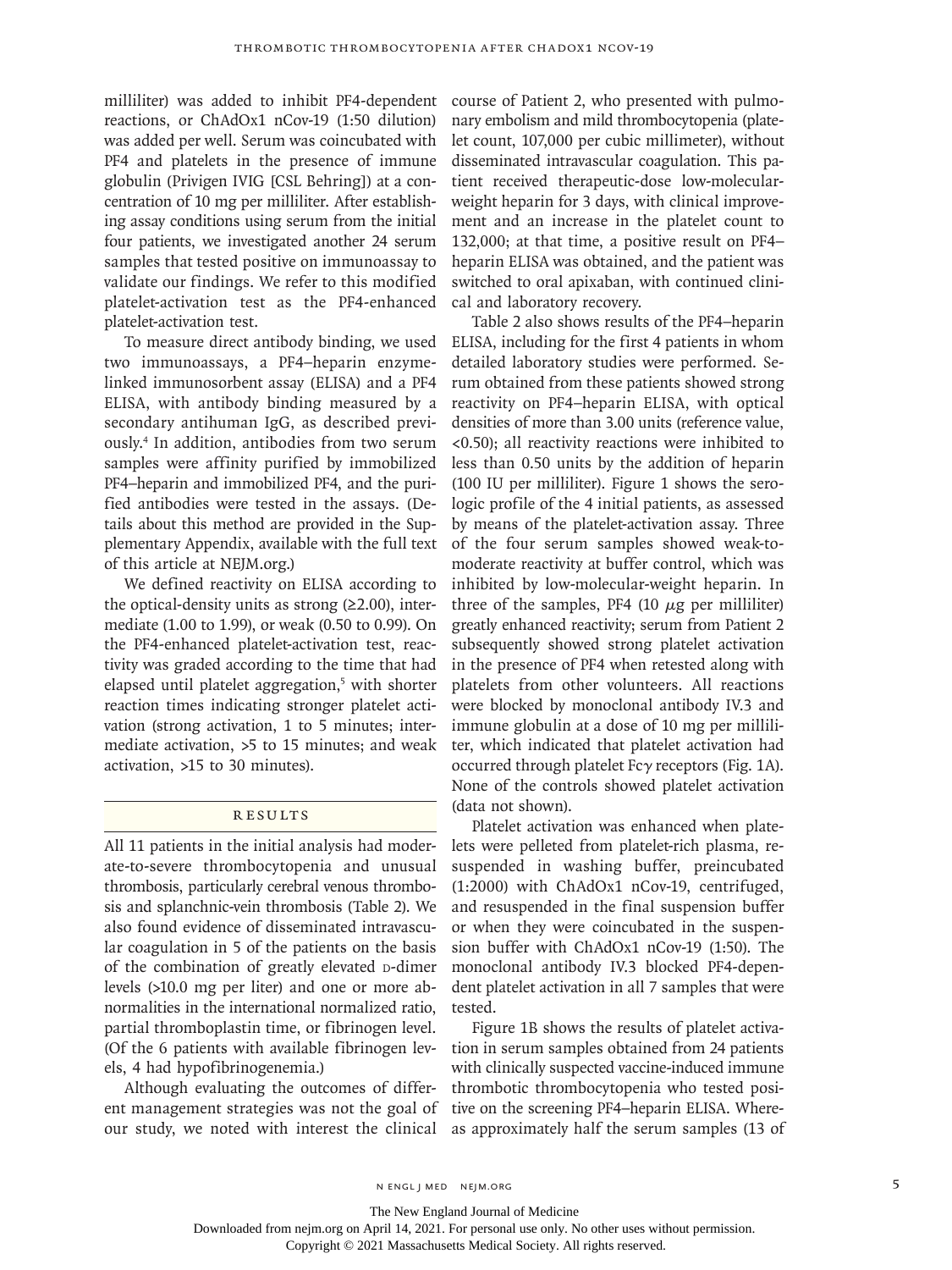

24) showed platelet activation at buffer control, most samples (19 of 24) were inhibited by lowmolecular-weight heparin; almost all samples (22 of 24) showed platelet activation by the addition of PF4. All but one serum sample was inhibited by a high dose of heparin.

### **Figure 1. Reactivity of Patient Serum on Platelet-Activation Assays and Immunoassays.**

Panel A shows the results of platelet-activation assays in serum samples obtained from the first 4 patients with vaccine-induced immune thrombotic thrombocytopenia (VITT) who were assessed in the study. The four colors in each experiment indicate the results obtained in the four samples; values are expressed as means, with I bars indicating standard errors. The platelet-activation assay is performed by adding 20  $\mu$ l of patient serum to 75  $\mu$ l of washed platelets per well of a microtiter plate that contains the other reagents as indicated. Reactivity is expressed semiquantitatively as reaction time, with a shorter reaction time indicating stronger platelet-activating levels. A reaction time of more than 30 minutes indicates background or clinically insignificant reactivity. The asterisk indicates the reactivity of the outlier serum, which was strongly positive on subsequent retesting along with platelets of other volunteers in the presence of platelet factor 4 (PF4). Panel B shows the results of platelet-activation assays in serum samples obtained from an additional 24 patients with clinical VITT. The reactivity pattern resembles that observed in the 4 patients who were initially investigated. The serum caused variable platelet activation in the presence of buffer, which for most samples was inhibited in the presence of low-molecular-weight heparin but was strongly enhanced in the presence of PF4; in contrast, high levels of unfractionated heparin inhibited the reaction in all but one serum sample. Panel C shows the results of PF4–heparin and PF4 immunoassays of serum obtained from patients with VITT (including all 28 samples represented in Panels A and B) that showed PF4-dependent platelet activation. The results, which were obtained with the use of a microplate reader with a 450-nm filter, include all 28 PF4–heparin enzyme-linked immunosorbent assay (ELISA) experiments (with the addition of 100 IU per milliliter of heparin in 19 experiments) and the results of 10 PF4 ELISA experiments. The cutoff for a negative result is 0.50 optical-density units. LMWH denotes low-molecular-weight heparin, UFH unfractionated heparin, and IVIG intravenous immune globulin.

Figure 1C shows strong reactivity of the serum samples obtained from all 28 patients (including Patients 1, 2, 3, 4, 5, 8, 9, 10, and 11) in results on both PF4–heparin and PF4 ELISA, with inhibition by high heparin doses. Antibodies that were affinity purified with the use of either immobilized PF4 or immobilized PF4– heparin showed the same reactivity pattern as the original serum — in other words, they strongly activated platelets in the presence of 10  $\mu$ g per milliliter of PF4, an effect that was completely inhibited by a high concentration of heparin.

6 **n** engl j med nejm.org neighbors in the neutral media  $\frac{1}{2}$  media  $\frac{1}{2}$  media  $\frac{1}{2}$  media  $\frac{1}{2}$  media  $\frac{1}{2}$  media  $\frac{1}{2}$  media  $\frac{1}{2}$  media  $\frac{1}{2}$  media  $\frac{1}{2}$  media  $\frac{1}{2}$  media  $\frac{1$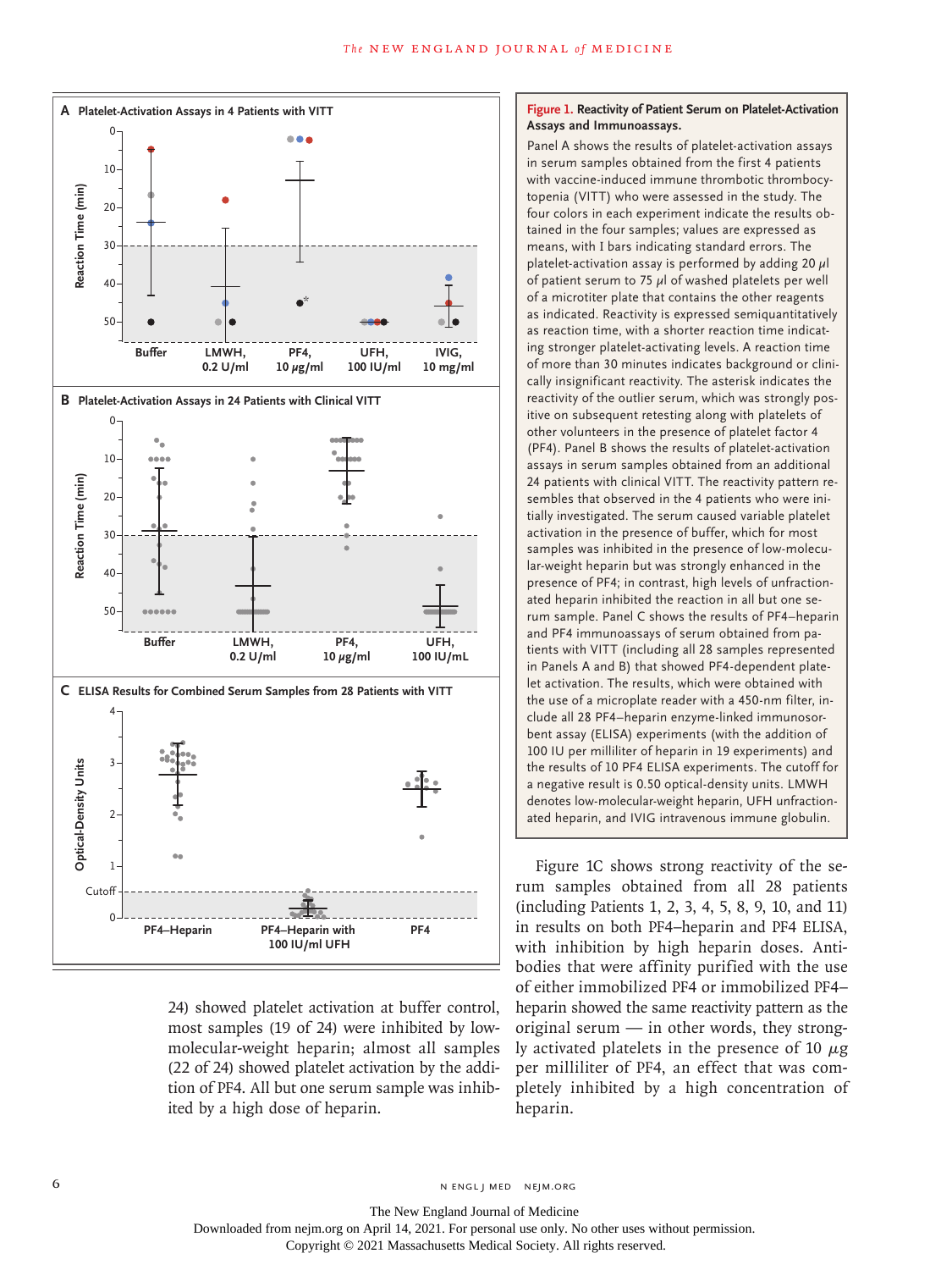### Discussion

The clinical picture of moderate-to-severe thrombocytopenia and thrombotic complications at unusual sites beginning approximately 1 to 2 weeks after vaccination against SARS-CoV-2 with ChAdOx1 nCov-19 suggests a disorder that clinically resembles severe heparin-induced thrombocytopenia, a well-known prothrombotic disorder caused by platelet-activating antibodies that recognize multimolecular complexes between cationic PF4 and anionic heparin.<sup>6</sup> However, unlike the usual situation in heparin-induced thrombocytopenia, these vaccinated patients did not receive any heparin to explain the subsequent occurrence of thrombosis and thrombocytopenia.

In recent years, it has been recognized that triggers other than heparin can cause a prothrombotic disorder that strongly resembles heparininduced thrombocytopenia on both clinical and serologic grounds, including certain polyanionic drugs (e.g., pentosan polysulfate,<sup>7</sup> antiangiogenic agent PI-88,<sup>8</sup> and hypersulfated chondroitin sulfate<sup>8</sup>). Such a prothrombotic syndrome has also been observed in the absence of preceding exposure to any polyanionic medication, such as after both viral and bacterial infections<sup>9,10</sup> and knee-replacement surgery.<sup>11,12</sup> These various clinical scenarios with apparent nonpharmacologic triggers have been classified under the term autoimmune heparin-induced thrombocytopenia.13 Unlike patients with classic heparin-induced thrombocytopenia, patients with autoimmune heparin-induced thrombocytopenia have unusually severe thrombocytopenia, an increased frequency of disseminated intravascular coagulation, and atypical thrombotic events. Serum from these patients strongly activate platelets in the presence of heparin (0.1 to 1.0 IU per milliliter) but also in the absence of heparin (heparin-independent platelet activation). When these unusual antibodies are observed in patients who have thrombocytopenia without preceding heparin exposure, the term "spontaneous" heparin-induced thrombocytopenia syndrome<sup>13,14</sup> has been used. Sometimes, patients in whom heparin-induced thrombocytopenia develops after exposure to heparin present with atypical clinical features, such as an onset of thrombocytopenia beginning several days after stopping heparin (delayed-onset heparin-induced thrombocytopenia<sup>15,16</sup>) or thrombocytopenia that persists for several weeks despite the discontinuation of heparin (persisting or refractory heparin-induced thrombocytopenia17,18). Serum from these patients also shows the phenomenon of heparin-independent plateletactivating properties.

These clinical features that resemble those of autoimmune heparin-induced thrombocytopenia were observed in the patients with vaccine-induced immune thrombotic thrombocytopenia. The serum usually showed strong reactivity on the PF4–heparin ELISA. Moreover, serum showed variable degrees of platelet activation in the presence of buffer that was in most cases greatly enhanced in the presence of PF4 (Fig. 1A and 1B). More strikingly, most serum showed inhibition, rather than increased activation, in the presence of low-dose low-molecular-weight heparin (0.2 U per milliliter of anti–factor Xa). In addition, antibodies from two patients, which were affinity purified on either immobilized PF4 or immobilized PF4–heparin, strongly activated platelets but only in the presence of PF4. Enhancement of platelet activation by PF4 is also a feature of heparin-induced thrombocytopenia<sup>19,20</sup> and has been used to enhance detection of platelet-activating antibodies in diagnostic testing for this adverse drug reaction.<sup>21</sup> Whether these antibodies are autoantibodies against PF4 induced by the strong inflammatory stimulus of vaccination or antibodies induced by the vaccine that cross-react with PF4 and platelets requires further study.

Although we found enhanced reactivity of patient serum with platelets in the presence of ChAdOx1 nCov-19, this is likely to be an in vitro artifact. It is well known that adenovirus binds to platelets<sup>22</sup> and causes platelet activation.<sup>22,23</sup> Furthermore, the amount of adenovirus in a 500-microliter vaccine injection administered 1 or 2 weeks earlier would seem unlikely to contribute to subsequent platelet activation observed in these patients. However, interactions between the vaccine and platelets or between the vaccine and PF4 could play a role in pathogenesis. One possible trigger of these PF4-reactive antibodies could be free DNA in the vaccine. We have previously shown that DNA and RNA form multimolecular complexes with PF4, which bind antibodies from patients with heparin-induced thrombocytopenia and also induce antibodies

The New England Journal of Medicine

Downloaded from nejm.org on April 14, 2021. For personal use only. No other uses without permission.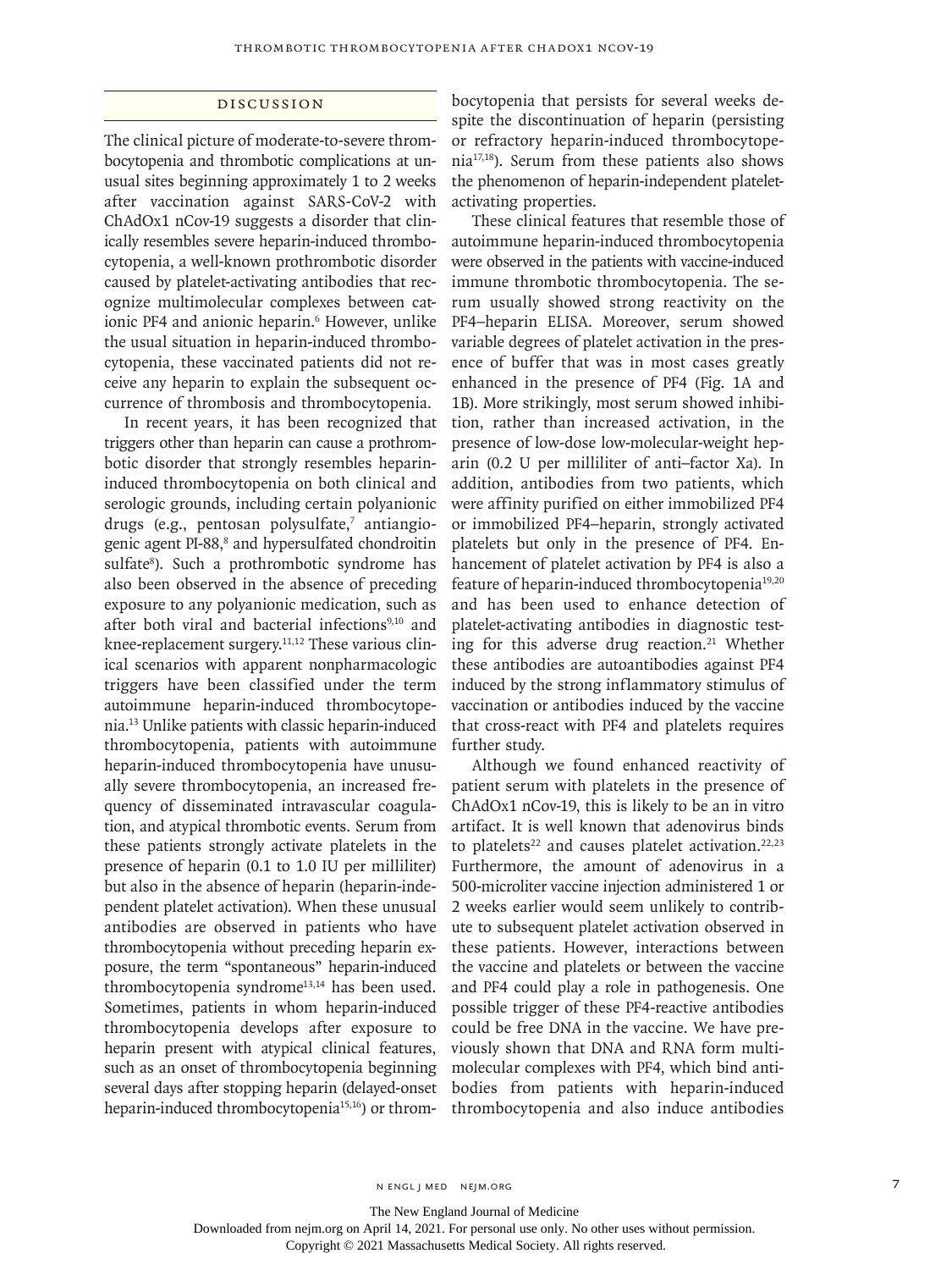#### **The NEW ENGLAND JOURNAL of MEDICINE**



### **Figure 2. Potential Diagnostic and Therapeutic Strategies for Management of Suspected Vaccine-Induced Immune Thrombotic Thrombocytopenia.**

Shown is a decision tree for the evaluation and treatment of patients who have symptoms of thrombocytopenia or thrombosis within 20 days after receiving the ChAdOx1 nCov-19 vaccine and who have had no heparin exposure. The diagnostic and therapeutic strategies in such patients differ from those in patients with autoimmune heparininduced thrombocytopenia (HIT).<sup>13</sup> DIC denotes disseminated intravascular coagulation, INR international normalized ratio, PF4 platelet factor 4, and PTT partial thromboplastin time.

against PF4-heparin in a murine model.<sup>24</sup> Unfortunately, other Covid-19 vaccines were not available to us for testing.

Our findings have several important clinical implications. First, clinicians should be aware that in some patients, venous or arterial throm-

8 N ENGL J MED NEJM.ORG

The New England Journal of Medicine Downloaded from nejm.org on April 14, 2021. For personal use only. No other uses without permission.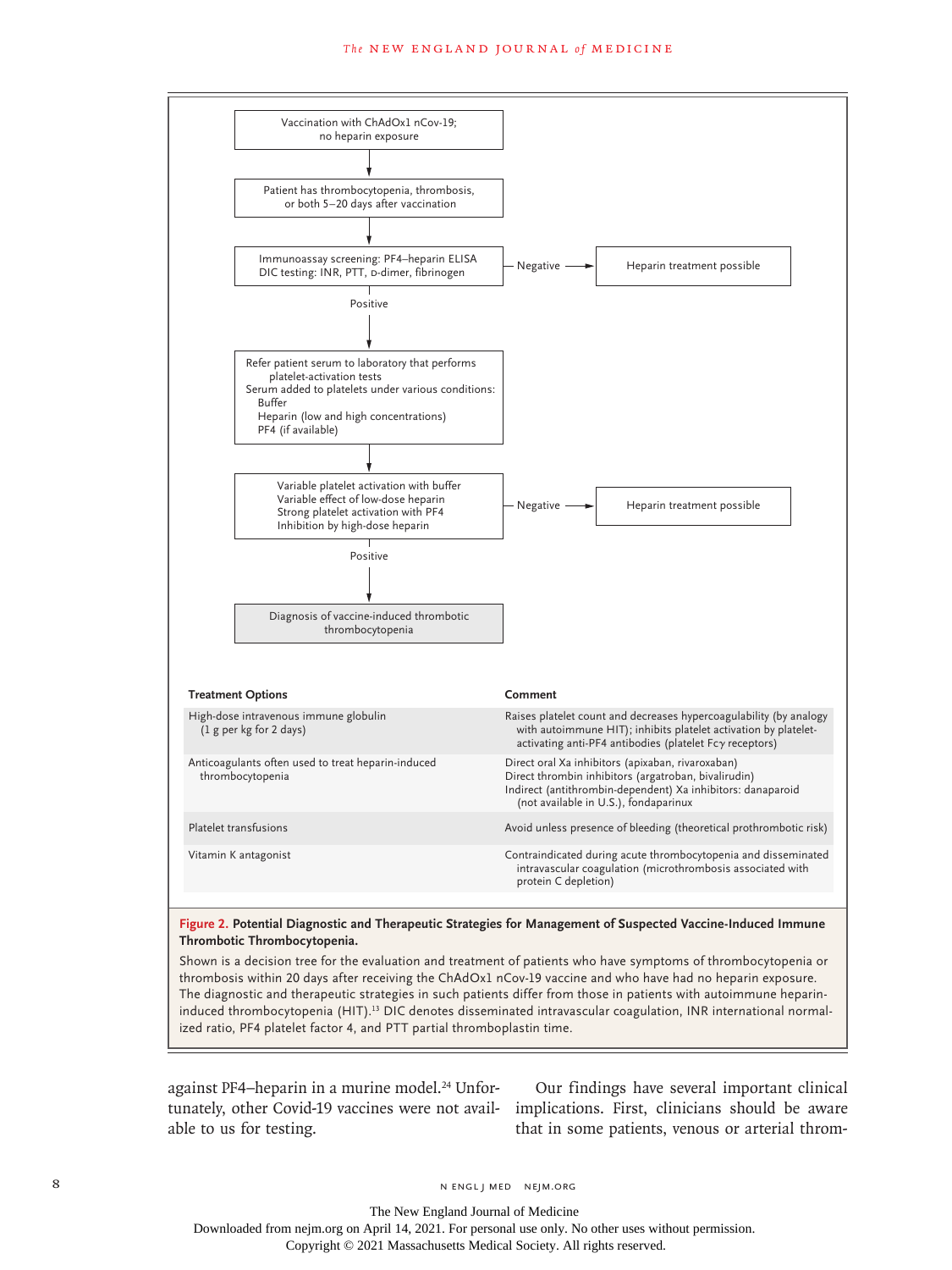bosis can develop at unusual sites such as the brain or abdomen, which becomes clinically apparent approximately 5 to 20 days after vaccination. If such a reaction is accompanied by thrombocytopenia, it can represent an adverse effect of the preceding Covid-19 vaccination. To date, this reaction has been reported only with the ChAdOx1 nCov-19 vaccine, which has been used in approximately 25% of vaccine recipients in Germany and in 30% of those in Austria.

Second, ELISA to detect PF4–heparin antibodies in patients with heparin-induced thrombocytopenia is widely available and can be used to investigate patients for potential postvaccination thrombocytopenia or thrombosis associated with antibodies against PF4.<sup>25</sup> A strongly positive ELISA result that is obtained in a patient who has not been recently exposed to heparin would be a striking abnormality.

Third, we have shown that these antibodies recognize PF4 and that the addition of PF4 greatly enhances their detectability in a plateletactivation assay. Since vaccination of millions of persons will be complicated by a background of thrombotic events unrelated to vaccination, a PF4-dependent ELISA or a PF4-enhanced platelet-activation assay may be used to confirm the diagnosis of vaccine-induced immune thrombotic thrombocytopenia through this novel mechanism of postvaccination formation of plateletactivating antibodies against PF4. Although treatment decisions such as administering intravenous immune globulin and starting anticoagulation do not need to await laboratory diagnosis, detection of these unusual platelet-activating antibodies will be highly relevant for case identification and future risk–benefit assessment of this and other vaccines.

Figure 2 shows a potential diagnostic and therapeutic strategy for managing this novel prothrombotic thrombocytopenic disorder. One consideration is to administer high-dose intravenous immune globulin to inhibit Fcγ receptor–mediated platelet activation. This recommendation parallels emerging experience in the treatment of severe autoimmune heparin-induced thrombocytopenia in which high-dose intravenous immune globulin has resulted in rapid increases in platelet count and de-escalation of hypercoagulability.<sup>12,26</sup> We found that the addition of immune globulin in doses that are readily achieved clinically was effective in inhibiting platelet activation by patients' antibodies. Clinician reluctance to start anticoagulation may be tempered by administering high-dose intravenous immune globulin to raise the platelet count, especially when a patient presents with severe thrombocytopenia and thrombosis, such as cerebral venous thrombosis.

Given the parallels with autoimmune heparininduced thrombocytopenia, anticoagulant options should include nonheparin anticoagulants used for the management of heparin-induced thrombocytopenia, $27$  unless a functional test has excluded heparin-dependent enhancement of platelet activation. Finally, we suggest naming this novel entity vaccine-induced immune thrombotic thrombocytopenia (VITT) to avoid confusion with heparin-induced thrombocytopenia.

Supported by a grant (374031971–TRR 240) from the German Research Foundation.

Disclosure forms provided by the authors are available with the full text of this article at NEJM.org.

We thank the colleagues who provided serum samples for this study, including Dr. Michael Hirschl of Landesklinikum Zwettl, Austria; Dr. Johannes Thaler of the Medical University of Vienna; Dr. Brigitte Keller-Stanislawski, Dr. Dirk Mentzer, and Prof. Dr. Klaus Cichutek of the Paul-Ehrlich-Institut, Langen, Germany; and Prof. Dr. Hans-Georg Bone, Dr. Juliane Alfes, and Dr. Hans-Christian Atzpodien of Klinikum Vest, Recklinghausen; technologists Ulrike Strobel, Carmen Freyer, Katrin Stein, Ines Warnig, and Ricarda Raschke of Transfusion Medicine Greifswald; and the members of the council of the Gesellschaft für Thrombose und Hämostaseforschung (Prof. Dr. Johannes Oldenburg, Dr. Robert Klamroth, Prof. Dr. Florian Langer, and Prof. Dr. Bernd Pötzsch) for their support.

#### **References**

**1.** European Centre for Disease Prevention and Control COVID-19 Vaccine Tracker (https://qap.ecdc.europa.eu/public/ extensions/COVID-19/vaccine-tracker .html#uptake-tab).

**2.** Eichler P, Budde U, Haas S, et al. First workshop for detection of heparin-induced antibodies: validation of the heparininduced platelet-activation test (HIPA) in comparison with a PF4/heparin ELISA. Thromb Haemost 1999;81:625-9.

**3.** Eekels JJM, Althaus K, Bakchoul T, et al. An international external quality assessment for laboratory diagnosis of heparininduced thrombocytopenia. J Thromb Haemost 2019;17:525-31.

**4.** Juhl D, Eichler P, Lubenow N, Strobel U, Wessel A, Greinacher A. Incidence and clinical significance of anti-PF4/heparin antibodies of the IgG, IgM, and IgA class in 755 consecutive patient samples referred for diagnostic testing for heparin-induced thrombocytopenia. Eur J Haematol 2006; 76:420-6.

**5.** Nguyen T-H, Medvedev N, Delcea M, Greinacher A. Anti-platelet factor 4/polyanion antibodies mediate a new mechanism of autoimmunity. Nat Commun 2017; 8:14945.

**6.** Greinacher A. Heparin-induced thrombocytopenia. N Engl J Med 2015;373:252- 61.

**7.** Tardy-Poncet B, Tardy B, Grelac F, et al.

n engl j med nejm.org 9

The New England Journal of Medicine

Downloaded from nejm.org on April 14, 2021. For personal use only. No other uses without permission.